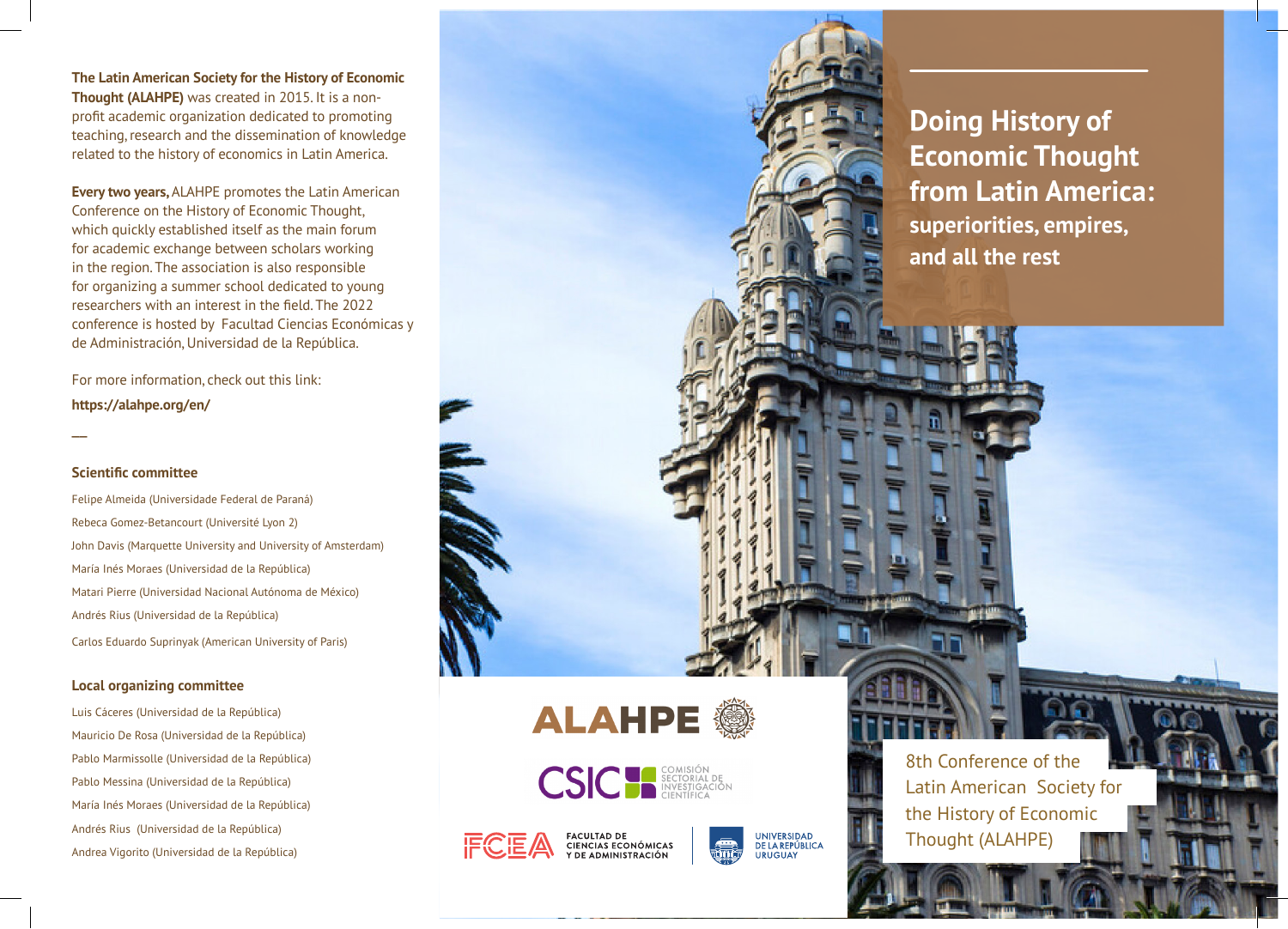#### *Conference programme*

### **> Wednesday, April 20**

**FCEA, Main Building: Room 6 8:30-9** Registration

**9-9:15** Opening remarks by Rodrigo Arim- Rector, Universidad de la República and members of ALAHPE Executive committee

**9:15-10:30** Plenary session. *Change In and Changing Economics* by John Davis (Marquette University and Amsterdam University). Chair: Rebeca Gómez **Betancourt** 

**10:30-11** Coffee break

**Aulario del Área Social y Artística: third floor rooms 11-13** Parallel sessions I

**13-15** Break

**15-16:30** Parallel sessions II

**16:30-16:45** Coffee break

**16:45-18:45** Parallel sessions III

**18:45-20** Welcome reception

### **> Thursday, April 21**

**Aulario del Área Social y Artística: third floor rooms 9-11** Parallel sessions IV

\_\_\_\_\_\_\_\_\_\_\_\_\_\_\_\_\_\_\_\_\_\_\_\_\_\_\_\_\_\_\_\_\_\_\_\_\_\_\_\_\_\_\_\_\_\_\_\_\_\_\_\_\_\_\_

**FCEA, Main Building: Room 6 11-11:30** Coffee break

**11:30-12:45** Plenary session. Subercaseux Conference. *The history of economic thought seen from* 

*Latin America. An exercise in cartographic visualization*  by Verónica Montecinos (Pennsylvania State University). Moderator: Carlos Suprinyak

**12:45-14:45** Break

**Aulario del Área Social y Artística: third floor rooms 14:45-16:45** Parallel sessions V

**FCEA, Main Building: Room 6 16:45-17:15** Coffee break

**17:15-18:15** ALAHPE general meeting

**18:15-19:15** Forthcoming/new books presentation. In this session, authors/editors will give brief presentations of their forthcoming books

 $\Box$  , and the set of the set of the set of the set of the set of the set of the set of the set of the set of the set of the set of the set of the set of the set of the set of the set of the set of the set of the set of t

## **> Friday, April 22**

**Aulario del Área Social y Artística: third floor rooms 9-11** Parallel sessions VI

**FCEA, Main Building: Room 6 11-11:30** Coffee break

**11:30-12:45** Plenary session. *The cost of virtue: some hypotheses on how tractability shaped economics* by Beatrice Cherrier (CREST, CNRS y ENSAE / Ecole Polytechnique). Chair Felipe Almeida

**12:45-13** Closing remarks and announcements

Simultaneous interpretation in English and Spanish will be provided at the three plenary lectures. Live streaming at: **www.youtube.com/c/FCEA\_U**

 $\Box$  , and the set of the set of the set of the set of the set of the set of the set of the set of the set of the set of the set of the set of the set of the set of the set of the set of the set of the set of the set of t

 $\Box$  , and the set of the set of the set of the set of the set of the set of the set of the set of the set of the set of the set of the set of the set of the set of the set of the set of the set of the set of the set of t

#### **Speakers**

 $\overline{\phantom{a}}$ 

 $\overline{\phantom{a}}$ 

**JOHN DAVIS**. Professor Emeritus of Economics, Marquette University, Professor Emeritus of Economics, University of Amsterdam, and Fellow of the Tinbergen Institute, is author of *Keynes's Philosophical Development* (Cambridge, 1994), *The Theory of the Individual in Economics* (Routledge, 2003), *Individuals and Identity in Economics* (Cambridge, 2011), and co-author with Marcel Boumans of *Economic Methodology: Understanding Economics as a Science* (Palgrave, 2010). He is a former editor of the *Review of Social Economy* (1987-2005), is co-editor of the *Journal of Economic Methodology*, and editor of the Routledge Advances in Social Economics book series. He is a past president or chair of the History of Economics Society, the International Network for Economic Method, and the Association for Social Economics, and is a past vice-president of the European Society for the History of Economic Thought. He received his PhD in Economics from Michigan State University and his PhD in Philosophy from University of Illinois.

**VERÓNICA MONTECINOS**. Distinguished Professor Emerita of Sociology and Program Coordinator, *Teaching International*, Pennsylvania State University. Her research interests are centered in the cociology of economics, democratization, technocratic politics in Latin America, gender and pensions, gender and politics. She is the author of *Economists, Politics and the State, Chile 1958–1994* (CEDLA, 1998), co-editor of *Economists in the Americas* (Edward Elgar, 2009), and editor of *Women Presidents and Prime Ministers in Post-Transition Democracies*, Palgrave (Palgrave Macmillan, 2017). Her research articles have been published in journals such as the *International Journal of Politics, Culture and Society, The Journal of Economic Perspectives, Latin American Research Review and Studies in Comparative International Development.* She received her doctorate in Sociology from Pittsburgh University.

**BEATRICE CHERRIER.** Associate Professor at the Center for Research in Economics and Statistics, Centre National de la Recherche Scientifique, and in the Economics Department, Ecole Polytechnique. Her research interests include the history of economics since World War II. Her research agenda has been focused in understanding the perceived rise of applied economics since the 1970s. With different coauthors, she has researched how the rise of computers altered economists' practices, she has also reconstructed the history of the JEL codes, and tracked changes in the postwar intellectual and prestige structure of economics through the history of the John Bates Clark medal. She also been investigating *the absence of* women in some part of the history of economics. Her work has been published in different journals such as *Journal of Economic Literature, History of Poltical Economy y Journal for the History of Economic Thought.* She received her doctorate in the History of Economics form Université París X-Nanterre.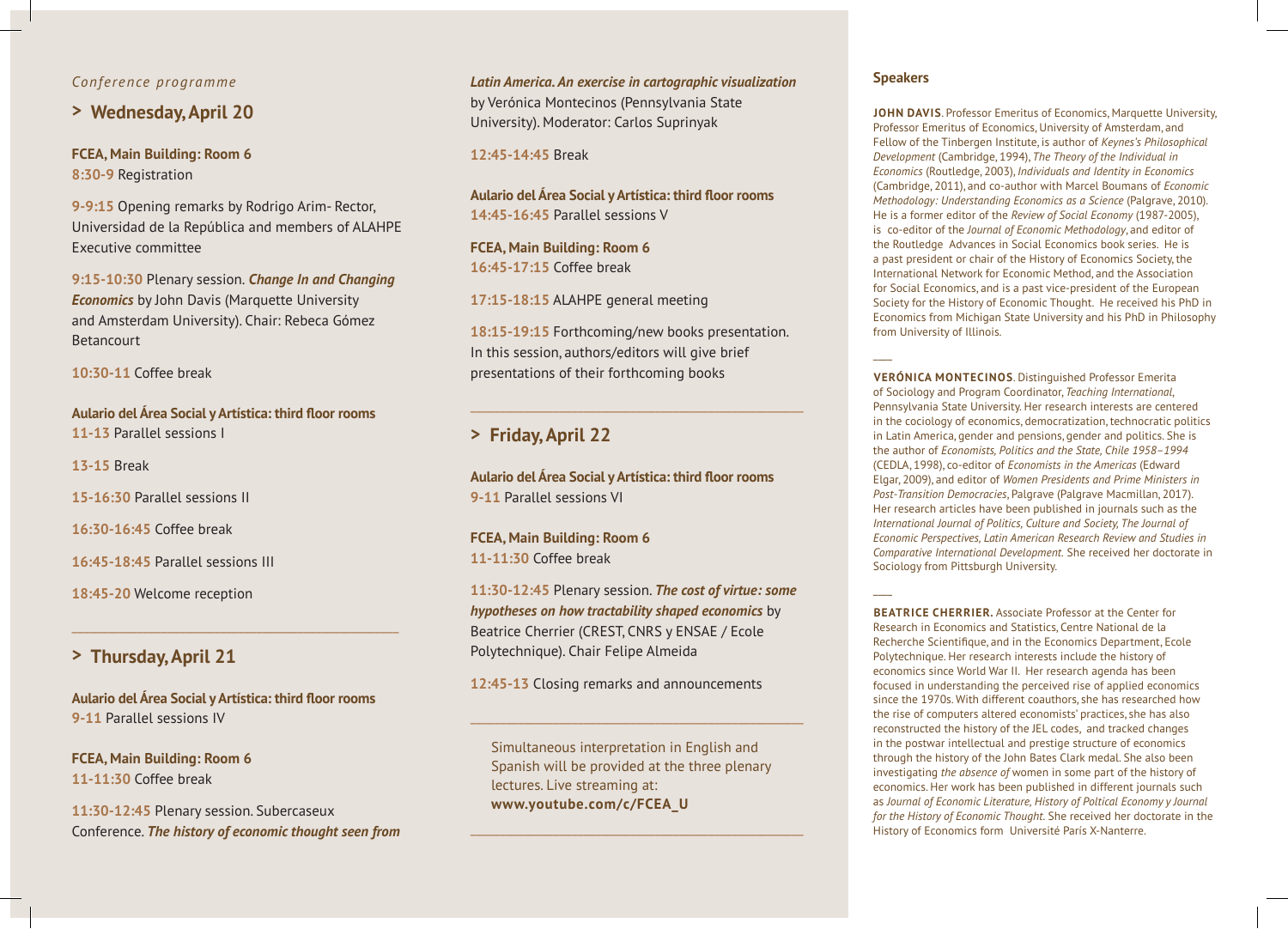# **ALAHPE 2022**

## **Programa-Sesiones paralelas/ Programme -Parallel Sessions**

Todas las Sesiones paralelas/Parallel sessions se desarrollarán en el tercer piso del Aulario del Área Social (Gonzalo Ramírez 1926), con excepción del Salón 2, que está ubicado en el Edificio de Investigación y Posgrados (EIP) de la Facultad de Ciencias Económicas (Gonzalo Ramírez 1915). La letra P indica que la exposición se realizará en formato presencial y la D, a distancia.

All Parallel Sessions will be held at Aulario del Área Social, third floor rooms (Gonzalo Ramírez 1926), except for Room 2, which is located at the main building of Facultad de Ciencias Económicas, Edificio de Investigación y Posgrados (Gonzalo Ramírez 1915). *P* indicates in person speakers and *D* distant speakers

# **20 de abril/April 20**

### **11:00-13:30: Sesiones paralelas/Parallel sessions I**

| Sesión paralela/Contributed session I.1. Salón/Room 305<br>Modera/Chair: José Manuel Menudo                                                   |                                          |              |  |
|-----------------------------------------------------------------------------------------------------------------------------------------------|------------------------------------------|--------------|--|
| Economists and economics at the Banco de la República, 1982-1999                                                                              | Juan Acosta                              | P            |  |
| Las Relaciones de Poder en el Sistema de la Deuda                                                                                             | Rodrigo Almeida de Souza                 | P            |  |
| A questão da criação do Banco Central do Brasil no pensamento<br>econômic o brasileiro                                                        | Marcelo Lourenco Filho                   | $\mathbf{P}$ |  |
| A Smithian reading of Chilean Free Banking                                                                                                    | Maria Pia Paganelli                      | P            |  |
| El "milagro uruguayo": los orígenes de la estabilización de precios y<br>salarios de 1968                                                     | Matías Rodríguez Metral                  | $\mathbf{P}$ |  |
| <b>Mesa/Session 1. Salón/Room 306</b><br>Controversies about History, Development and Revolution in Brazil<br>Organiza/Organizer: Carla Curty |                                          |              |  |
| Methodological Elements for the Organiza/Organizertion of the<br>History of Brazilian Economic Thought: The Approach of<br>Controversies      | Carla Curty & Maria<br>Malta             | D            |  |
| Seeds of Brazilian underdevelopment: a controversy on<br>property, Olabor force and production                                                | Bruno Borja, Carla Curty<br>& Jaime León | D            |  |
| Controversies about History, Development and Revolution in Brazil                                                                             | Maria Malta & Larissa<br>Mazolli Veiga   | D            |  |
| The controversy of democracy in Brazil: criticism of the crisis of the<br>New Republic                                                        | Jaime León & Maria<br>Malta              | D            |  |
| Sesión paralela/Contributed session I.2. Salón/Room 308<br>Modera/Chair: Matari Pierre                                                        |                                          |              |  |
| Pensamiento económico hispanoamericano en la época moderna:<br>escuela de Salamanca y arbitrismo                                              | Cecilia Font                             | D            |  |
| Pensamiento económico colonial en Chile (1540s-1810s)                                                                                         | José Edwards & Dany<br>Jaimovich         | P            |  |
| ¿Es la solución estar continuamente innovando? La innovación en los<br>pioneros británicos del siglo XVIII y su aplicación a América Latina   | Estrella Trincado                        | D            |  |
| La Influencia de la Escuela Liberal Francesa en el Pensamiento<br>Económico de Antonio Flores                                                 | Francisco Borja                          | D            |  |
| A 19th century French liberal in South America: Jean-Gustave<br>Courcelle-Seneuil's Chilean expertises                                        | Annie Cot                                | P            |  |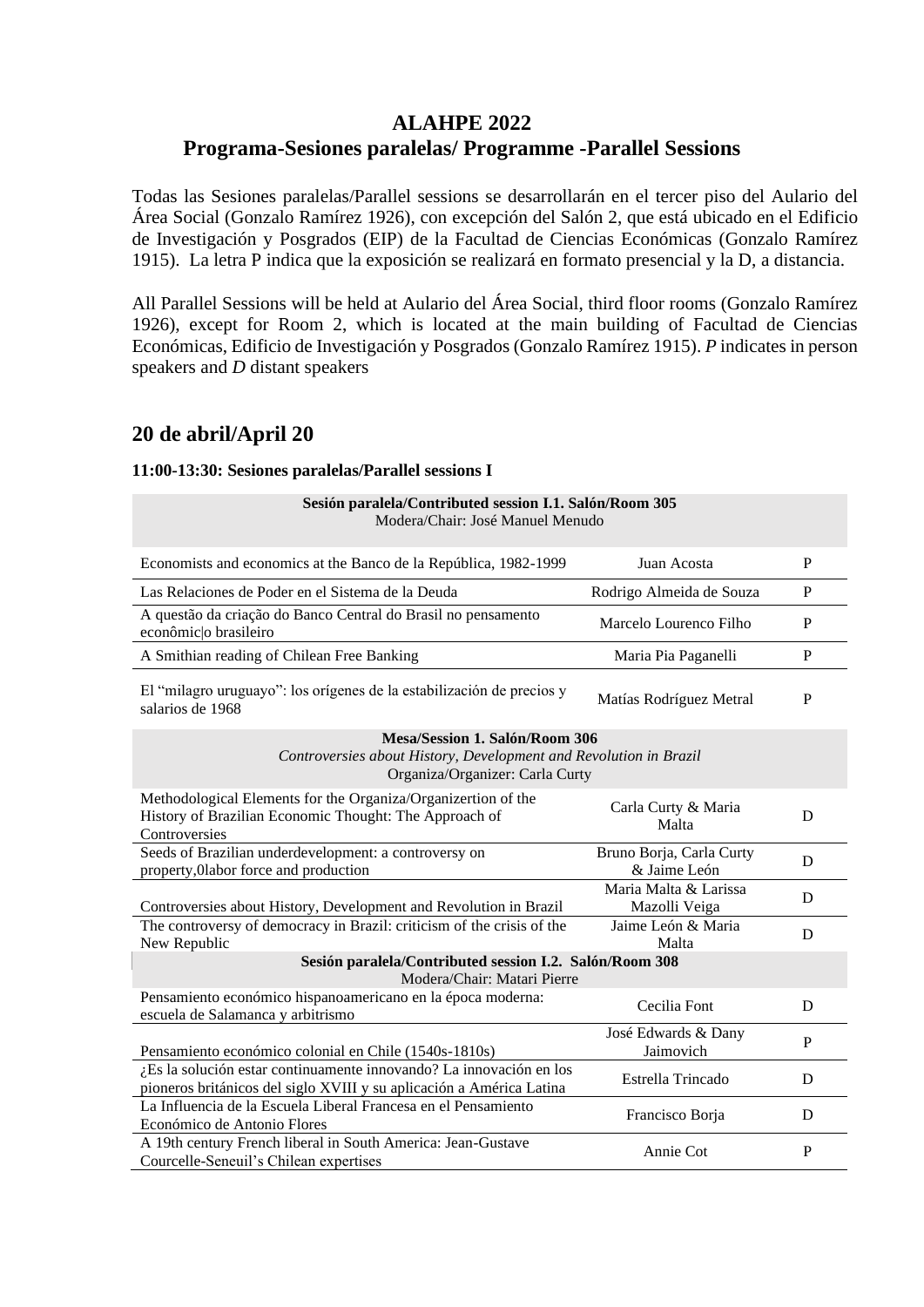# **Sesión paralela/Contributed session I.3. Salón/Room 2 EIP**

Modera/Chair: Melissa Vergara Fernandez

| What is the meaning of Lab in the Field Experiments in economics? |                             |  |
|-------------------------------------------------------------------|-----------------------------|--|
| A case study analysis                                             | María Gutierrez Ruan        |  |
| Frank Knight and Behavioral Economics                             | Wade Hands                  |  |
| A sociedade como uma ordem moral: a teoria da sociabilidade de    |                             |  |
| Adam Smith como uma resposta a Mandeville e Rousseau              | <b>Ivan Prates Sternick</b> |  |
| Teaching History of Economic Thought from a Philosophical Angle:  |                             |  |
| A 10 Years' Experience                                            | Ricardo Crespo              |  |

### **14:30-16:30 Sesiones paralelas/Parallel sessions II**

#### **Sesión paralela/Contributed session II.1. Salón/Room 305** Modera/Chair: Iván Prates

| J.S. Mill, a Guerra Civil americana e a escravidão.                                                                                            | Laura Valladao de Mattos                              | P            |
|------------------------------------------------------------------------------------------------------------------------------------------------|-------------------------------------------------------|--------------|
| Latin American Development Thought in a Comparative                                                                                            |                                                       | D            |
| Perspective                                                                                                                                    | Rahul A. Sirohi                                       |              |
| A difusão das ideias econômicas sobre a pobreza no Instituto de                                                                                | Cicero Lourenco da Silva &                            | D            |
| Pesquisa Econômica Aplicada entre 1990-2002                                                                                                    | Emmanoel de Oliveira Boff                             |              |
| Unveiling the research gap over the racial economic thought of                                                                                 |                                                       | D            |
| <b>Arthur Lewis</b>                                                                                                                            | Andre De Jesus Torres                                 |              |
| Sesión paralela/Contributed session II.2. Salón/Room 306                                                                                       |                                                       |              |
| Modera/Chair: Mauricio De Rosa                                                                                                                 |                                                       |              |
| Divergent Origins of the Capital Asset Pricing Model (CAPM)                                                                                    | Melissa Vergara Fernandez                             | P            |
| Las críticas del capital de Cambridge y el olvido del pensamiento<br>económico                                                                 | Oscar Esteban Morillo Martínez                        | D            |
| O A Acumulação do Capital de Rosa Luxemburgo e a sua teoria<br>da reprodução do capital social total: Apontamentos sobre método<br>e revolução | Matheus Fernando Moreira Dias<br><b>Sadde Martins</b> | D            |
| Marx the accountant: exploring the bridge between empirical<br>wealth accumulation and distribution literature and the theory of<br>value.     | Mauricio De Rosa                                      | P            |
| Sesión paralela/Contributed session II.3. Salón/Room 308                                                                                       |                                                       |              |
| Modera/Chair: José Edward                                                                                                                      |                                                       |              |
|                                                                                                                                                |                                                       |              |
| Waves of neoliberalism: revisiting the authoritarian capitalism in                                                                             | César Castillo García                                 | P            |
| South America                                                                                                                                  |                                                       |              |
| Changing Mentalities: Reevaluating the Shared Economic and<br>Counterinsurgent Roots of Argentine Neoliberalism                                | <b>Charles Dolph</b>                                  | $\mathbf{P}$ |
| A controvérsia das interpretações do Brasil e a HPE no século 21:                                                                              |                                                       |              |
| os efeitos da crise do neoliberalismo sobre o pensamento                                                                                       | Maria Mello de Malta                                  | D            |
| econômico crítico                                                                                                                              |                                                       |              |
| América Latina e o neoliberalismo no século XXI: a                                                                                             | Sarah Regina Nascimento Pessoa &                      | $\mathbf{P}$ |
| reestruturação do Estado como limite ao desenvolvimento                                                                                        | Ana Maria Rita Milani                                 |              |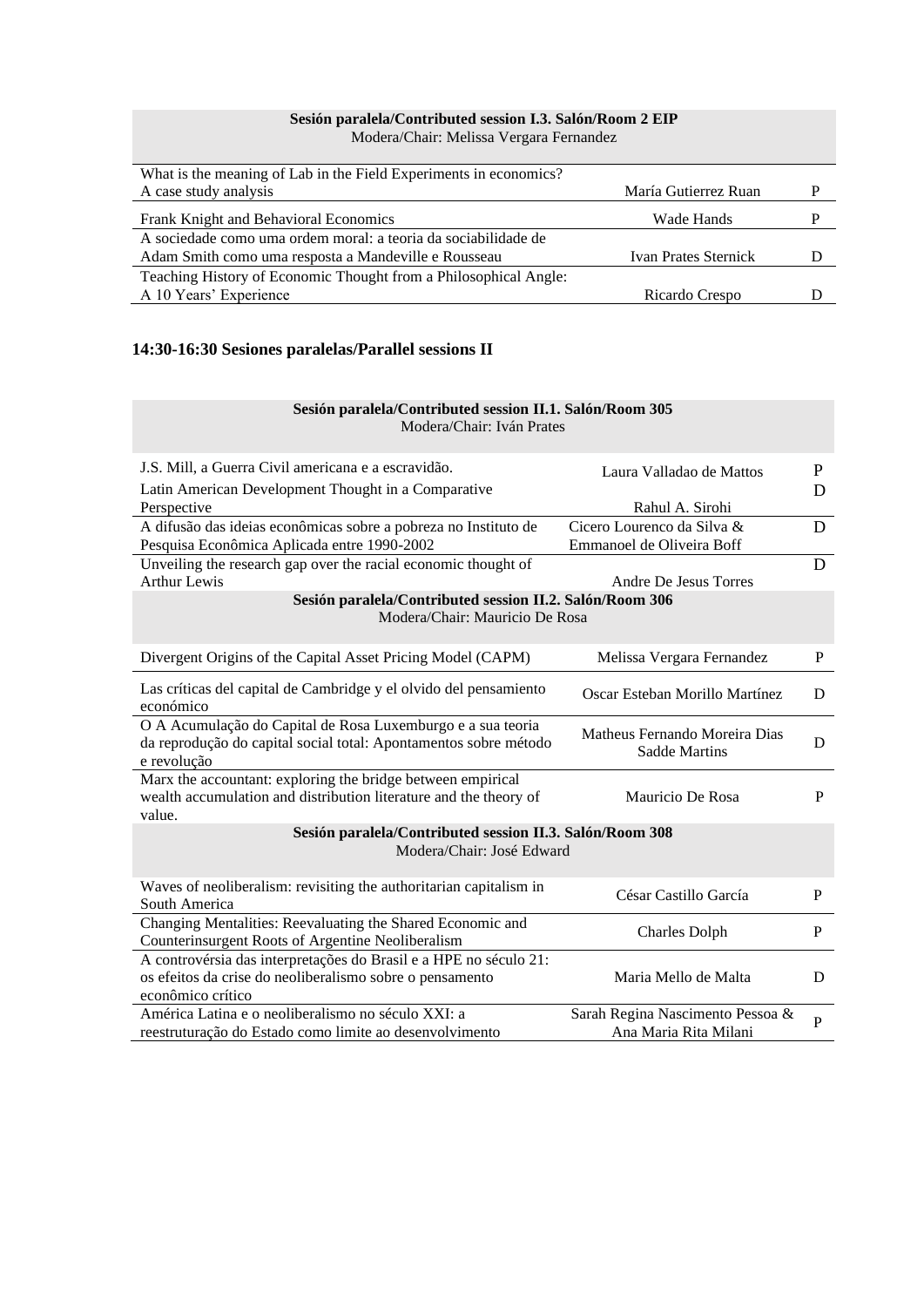### **Sesión paralela/Contributed session II.4. Salón/Room 2 EIP** Modera/Chair: Stephen Meardon

| From Germany to North and South America: Carl Landauer and<br>the international dissemination of planning economics in the<br>1930s and 1940s | Luiz Felipe Bruzzi Curi          | P |
|-----------------------------------------------------------------------------------------------------------------------------------------------|----------------------------------|---|
| Bringing Latin America into the Mainstream: The 1963 Rio de                                                                                   | André Roncaglia de Carvalho &    | P |
| Janeiro Conference on Inflation and Growth                                                                                                    | Carlos Eduardo Suprinyak         |   |
| A Economia Institucional Original no Brasil                                                                                                   | Felipe Almeida & Maríndia Brites | Ð |
| Alternative Views on Development and Global Integration:                                                                                      |                                  |   |
| Japanese Economic Thinking at the United Nations Economic                                                                                     | Johanna Gautier Morin            |   |
| Commission for Latin America and the Caribbean                                                                                                |                                  |   |
| From committed intellectuals to global economists: a comparative                                                                              |                                  |   |
| analysis of private research centers in Uruguay (1975-1995)                                                                                   | Pablo Messina                    |   |

## **16:45-18:45: Sesiones paralelas/Parallel sessions III**

| Mesa/Session 2. Salón/Room 305                                                                                                                               |                                                                               |   |  |
|--------------------------------------------------------------------------------------------------------------------------------------------------------------|-------------------------------------------------------------------------------|---|--|
| Perspectivas sobre a História do Empreendedorismo<br>Organiza/Organizer: Rafael Galvao de Almeida                                                            |                                                                               |   |  |
| Fritz Redlich e o empreendedor como deus e demônio                                                                                                           | Rafael Galvao de Almeida                                                      | D |  |
| O Equilíbrio como tipo-ideal e a teoria empresarial de Israel Kirzner<br>como meio-termo entre visões contrastantes                                          | Luan Corrêa Maia Valério<br>& Pedro Micheletto<br>Palhares                    | D |  |
| A Lei da Indiferença de Jevons na argumentação de Kirzner pela<br>relevância e singularidade da Economia Austríaca frente à<br>Neoclássica                   | Lucas Casonato & Eduardo<br>Angeli                                            | D |  |
| O empreendedor entre dois circuitos: a contribuição de Milton<br>Santos ao estudo do empreendedorismo                                                        | Rafael Galvão de Almeida                                                      | D |  |
| Sesión paralela/Contributed session III.1. Salón/Room 306                                                                                                    |                                                                               |   |  |
| Modera/Chair: Rebeca Gómez Betancourt                                                                                                                        |                                                                               |   |  |
| 'Jealousy of Credit' and fear of money from John Law to Henry<br>Thornton                                                                                    | José Manuel Menudo                                                            | P |  |
| Chronicle of an Anti-Dumping Mission, 1939                                                                                                                   | Stepehen Meardon                                                              | P |  |
| Correa Moylan Walsh beyond index numbers: from the "battle of the<br>standards" to the science of money                                                      | Victor Cruz-e-Silva &<br>Felipe Almeida                                       | D |  |
| Mints and Friedman on fractional-reserve banking: How credit cycle<br>analysis was left out of monetarism                                                    | Samuel Demeulemeester                                                         | D |  |
| Sesión paralela/Contributed session III.2. Salón/Room 308<br>Modera/Chair: Andrea Felippe Cabello                                                            |                                                                               |   |  |
| Preenchendo "Caixas Econômicas Vazias": Uma Contribuição de<br>Weber a Um Debate Secular                                                                     | Guilherme Sawatani &<br><b>Emmanoel De Oliveira</b><br><b>Boff</b>            | D |  |
| Acción colectiva y experiencia cooperativa: los aportes de<br>Hirschman y Ostrom para la comprensión de fenómenos<br>cooperativos populares latinoamericanos | Gonzalo Carrión & Juan<br>Munt                                                | D |  |
| Douglass North in the fifties: the first steps of a Nobel Prize in the<br>economic profession                                                                | Carolina Miranda<br>Cavalcante                                                | D |  |
| From Periphery to Core? Mapping the History of Post-Keynesian<br>Economics in Brazil                                                                         | Felipe Almeida<br>Maríndia Brites<br>Danielle Guizzo<br>Luís Gustavo de Paula | D |  |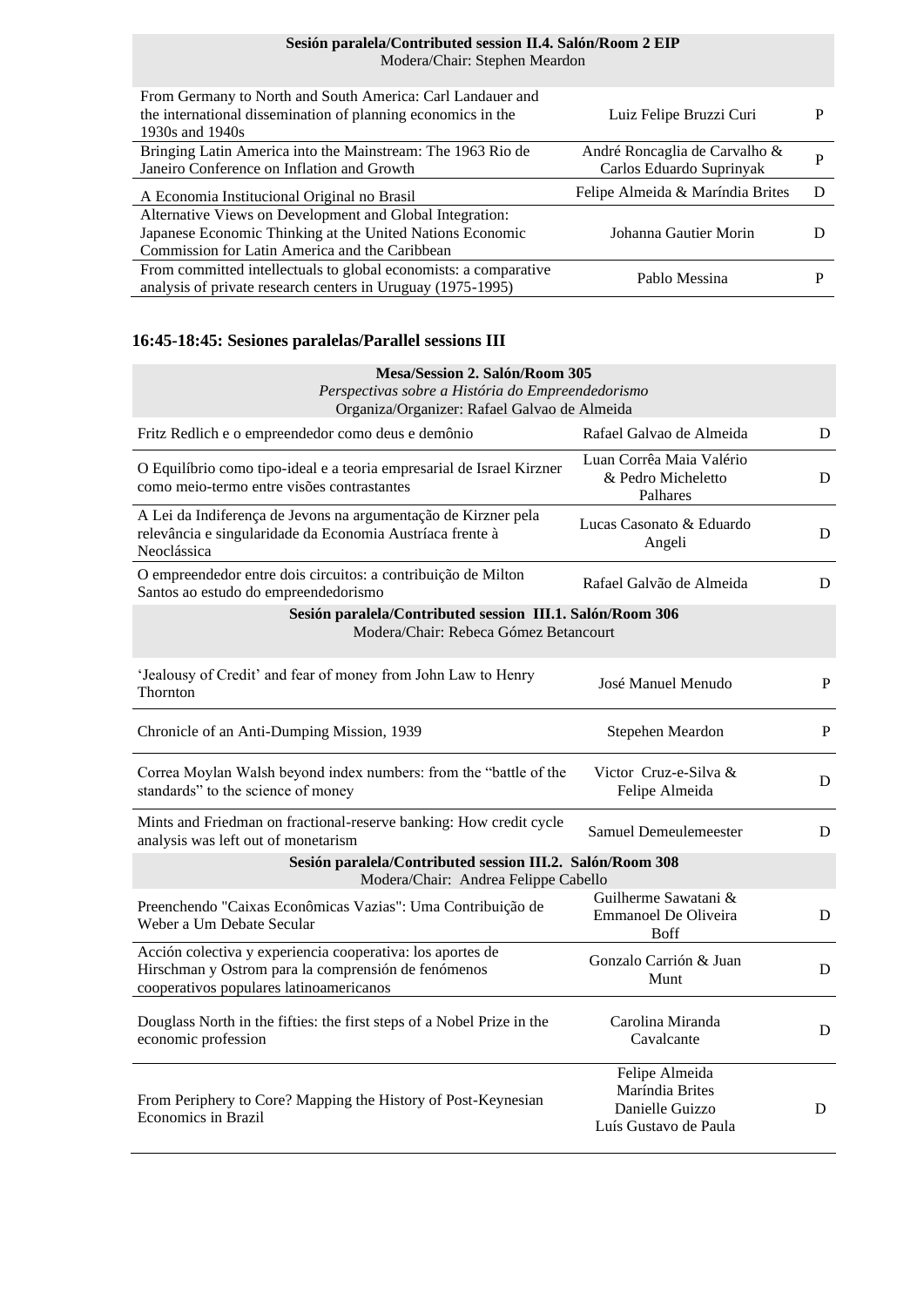# **21 de abril/April 21**

### **9:00-11:00 Sesiones paralelas/Parallel sessions IV**

#### **Mesa/Session 3. Salón/Room 304**

*Las mujeres economistas en América Latina I*

Organiza/Organizer: Verónica Amarante, Marisa Bucheli, Rebeca Gómez Betancourt & María Inés Moraes

| Mujeres en la investigación en Economía en Uruguay                                                                                                                                     | Verónica Amarante, Marisa<br>Bucheli & María Inés Moraes        | P            |
|----------------------------------------------------------------------------------------------------------------------------------------------------------------------------------------|-----------------------------------------------------------------|--------------|
| Climbing the Obelisk. The Trajectories of Five Women<br>Economists in Colombia, c. 1950-1970                                                                                           | Andrés Guiot-Isaac & Camila<br>Orozco Espinel                   | D            |
| Isolda Heredia de Salvatierra, Aura Celina Casanova y<br>Haydee Caztillo de López: del voto de la mujer en 1945<br>a las primeras ministras de economía en Venezuela en<br>1968"       | Rebeca Gomez Betancourt                                         | $\mathbf{P}$ |
| Zélia Cardoso de Melo: a Mulher que Confiscou a<br>Poupança                                                                                                                            | Andrea Felippe Cabello                                          | P            |
| Sesión paralela/Contributed session IV.1. Salón/Room 305<br>Modera/Chair: Alexander Tobon                                                                                              |                                                                 |              |
| A incomensurabilidade dos paradigmas na Ciência<br>Econômica. Rumo a uma "arqueologia" da Economia                                                                                     | Alain Herscovici                                                | D            |
| Wittgenstein among the econs: a first approach                                                                                                                                         | Jose Ricardo Fucidji & João<br>Victor Paulo Teixeira            | D            |
| Teaching General Equilibrium Theory in the Early 20th<br>Century: An Analysis of Treatises                                                                                             | Lucia Regina Centuriao                                          | P            |
| O uso de histórias por Israel Kirzner para a criação de<br>um diálogo econômico                                                                                                        | Lucas Casonato                                                  | D            |
| La estructura lógica de la nueva ciencia económica                                                                                                                                     | Alexander Tobon                                                 | P            |
| Sesión paralela/Contributed session IV.2. Salón/Room 306<br>Modera/Chair: Luis Felipe Bruzzi                                                                                           |                                                                 |              |
| A antevisão de Celso Furtado do processo de<br>globalização (1964-1982)                                                                                                                | Alisson Oliveira de Souza<br>Carvalho                           | D            |
| O Pensamento Econômico de Roberto Simonsen, Caio<br>Prado Júnior e Celso Furtado: desenvolvimento e<br>dependência                                                                     | Sarah Regina Nascimento<br>Pessoa & Ana Maria Rita<br>Milani    | P            |
| Conexões entre Desenvolvimento e Buen Vivir:<br>discussões desde a experiência equatoriana                                                                                             | Rodolfo Vaz Oliveira Aguiar                                     | $\mathbf P$  |
| La formación del empresario moderno mexicano en las<br>páginas de las publicaciones periódicas del empresariado<br>Organiza/Organizerdo, 1950-1980                                     | José Antonio Galindo<br>Domínguez                               | D            |
| The political economy of slavery in Brazil                                                                                                                                             | Mauricio Coutinho                                               | P            |
| Mesa/Session 4. Salón/Room 307<br>Currículas y programas universitarios de economía en América Latina<br>Organizan/Organizers: Nicolás Dvoskin, Samantha Vaccari & María Victoria Ríos |                                                                 |              |
| Experiencias y saberes en ciencias económicas de la<br>UNCuyo. Apuntes afectivos y genealógicos                                                                                        | Emiliano Jacky Rosell,<br>Francisco Machín & Leandro<br>Velasco | P            |
| ¿Quiénes tienen el poder? La formación y la tecnocracia<br>de economistas colombianos                                                                                                  | Miguel Castillo y Claudia<br>Milena Pico                        | D            |
| "La pluralidad en la enseñanza de la disciplina<br>económica: el sistema universitario uruguayo"                                                                                       | Agustina Queijo, Anaclara<br>Martinis & Micaela<br>Matropietro  | P            |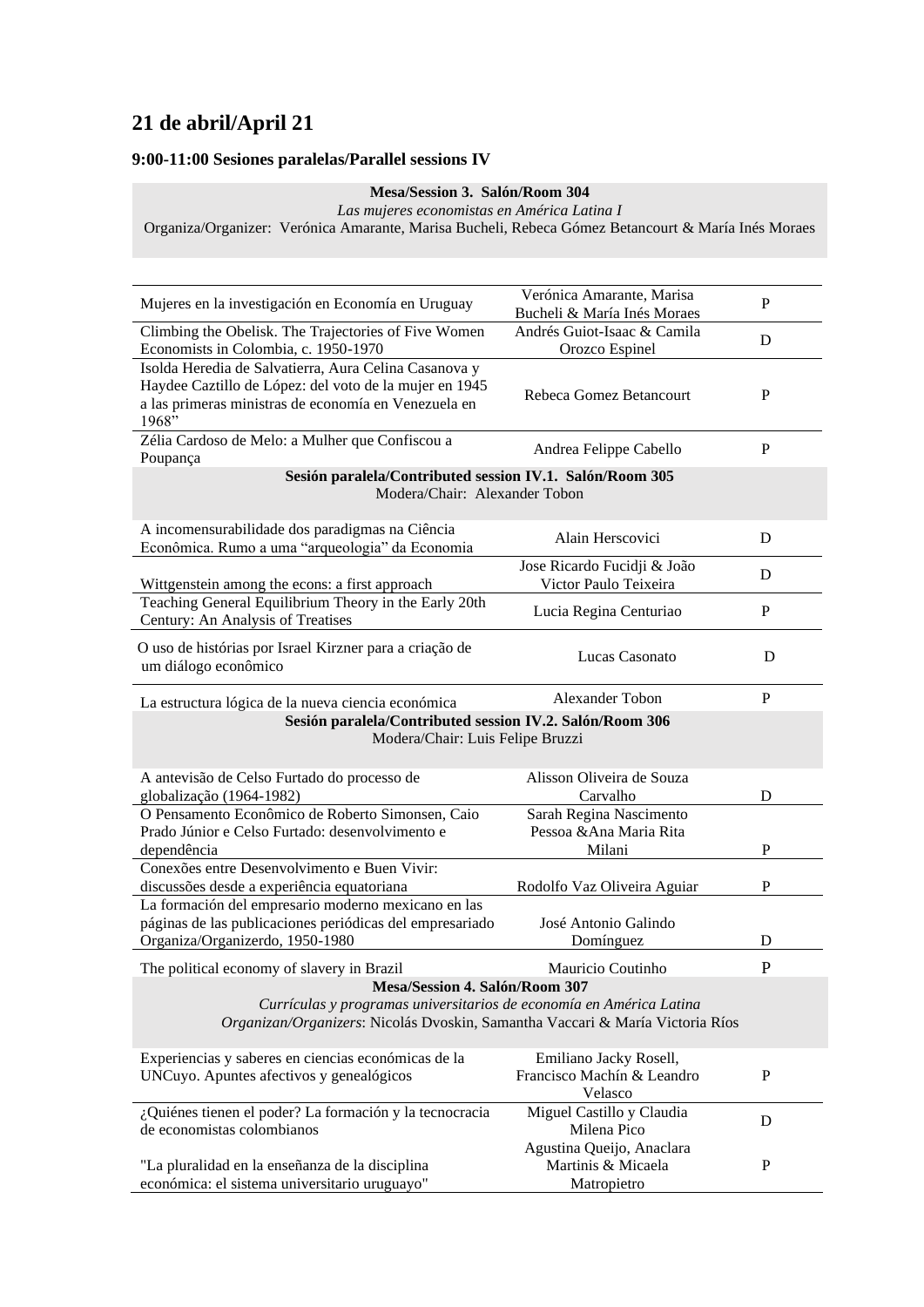## **14:30-16:30 Sesiones paralelas/Parallel sessions V**

| Mesa/Session 5. Salón/Room 304                                                                |                                                        |                |
|-----------------------------------------------------------------------------------------------|--------------------------------------------------------|----------------|
| Mujeres economistas de América Latina II                                                      |                                                        |                |
| Organiza/Organizern: Verónica Amarante, Marisa Bucheli, Rebeca Gómez Betancourt & Inés Moraes |                                                        |                |
| La trayectoria de Rosa Ciclo, estructura y política                                           |                                                        |                |
| económica. La primera etapa del pensamiento económico de                                      | Mariano Arana                                          | D              |
| Rosa Cusminsky                                                                                |                                                        |                |
| Maria da Conceição Tavares al campo de la economía                                            | Carla Curty                                            | D              |
| política internacional                                                                        |                                                        |                |
| Feminine reflections on Latin American ECLAC economic                                         |                                                        |                |
| thought. Dialogues with Maria da Conceição Tavares                                            | Virginia Laura Fernández                               | D              |
| How to promote the common good through a new "business                                        | Rebeca Gomez Betancourt                                | P              |
| ethics"? The contribution of Charlotte Perkins Gilman                                         |                                                        |                |
| Sesión paralela/Contributed session V.1. Salón/Room 305                                       |                                                        |                |
| Modera/Chair: Juan Acosta                                                                     |                                                        |                |
| La teoría del consumidor puesta en perspectiva: la ley de                                     | Claudia Milena Pico Bonilla                            | P              |
| igualación y la respuesta post-keynesiana                                                     |                                                        |                |
| A return to the original controversies in the history of national                             |                                                        |                |
| accounting: a contrast between John Maynard Keynes and                                        | Conrado Krivochein                                     | P              |
| John Richard Nicholas Stone                                                                   |                                                        |                |
| Jacques Rueff and his critique of John Maynard Keynes's                                       |                                                        |                |
| theory. Economic analysis, epistemological framework, and                                     | Daou, Marie                                            | P              |
| political dimension.                                                                          |                                                        |                |
|                                                                                               | Kemal Kizilca                                          | D              |
| Gardiner Means' Contributions to Post-Keynesian Economics                                     |                                                        |                |
| Did Hilferding influence Keynes?                                                              | Matari Pierre & Abdelkader Slifi                       | P              |
| Sesión paralela/Contributed session V. 2. Salón/Room 306                                      |                                                        |                |
| Modera/Chair: María Pia Paganelli                                                             |                                                        |                |
|                                                                                               |                                                        |                |
| Noções de indivíduo e justiça em Smith e Hayek                                                | Lara Demuner das Neves                                 | D              |
| Green and the debate between Austrians and MacVane on the                                     | Fabio Barbieri & Marcelo Lourenco                      |                |
| nature of costs                                                                               | Filho                                                  |                |
| The fall and rise of the concept of Uncertainty in the history of                             |                                                        | $\overline{D}$ |
| economic thought                                                                              | Sulafa Nofal                                           |                |
| As leituras de Stuart Mill feitas por Hayek: qual a                                           | José Marcelo Cardoso de Lima Filho &                   | D              |
| singularidade de The Constitution of Liberty?                                                 | Eduardo Angeli                                         |                |
| Scientific utopianism in Viennese Late Enlightenment: Josef                                   | Alexander Linsbichler y Marco P.                       |                |
| Popper-Lynkeus's in-kind social program as universal basic                                    | Vianna Franco                                          |                |
| income                                                                                        |                                                        | D              |
| Mesa/Session 6. Salón/Room 307                                                                |                                                        |                |
| Una historia del pensamiento económico colombiano                                             |                                                        |                |
| Organiza/Organizern: Andrés Álvarez & Jimena Hurtado                                          |                                                        |                |
|                                                                                               | Andrés Álvarez, Jimena Hurtado, Sofía                  |                |
| Teaching political economy in the awakening of a Modern                                       | Meléndez Comenta/Discussant: Maria                     | P              |
| Republic: Colombia 1825-1885                                                                  | Inés Moraes                                            |                |
| Employment Missions in Colombia: discovering informality,                                     | Andrés Álvarez, Sofía Meléndez,                        |                |
| 1949-1985                                                                                     | Ricardo Peña, Marta Juanita                            |                |
|                                                                                               | Villaveces-Niño                                        | D              |
|                                                                                               | Comenta/Discussant:: Nicolás Dvoskin                   |                |
| 100 years of Economics at the Board of the Banco de la                                        |                                                        |                |
| República                                                                                     | Ricardo José Salas-Díaz                                |                |
| A Mere Guest? The Slow Process of Women's Participation in                                    | Marta Juanita Villaveces-Niño,                         |                |
| Top Economic Positions (1950-2000)                                                            | Ricardo Salas-Díaz, Pilar Torres-                      |                |
|                                                                                               | Alvarado Comenta/Discussant:: Camila<br>Orozco Espinel | $\mathbf{P}$   |